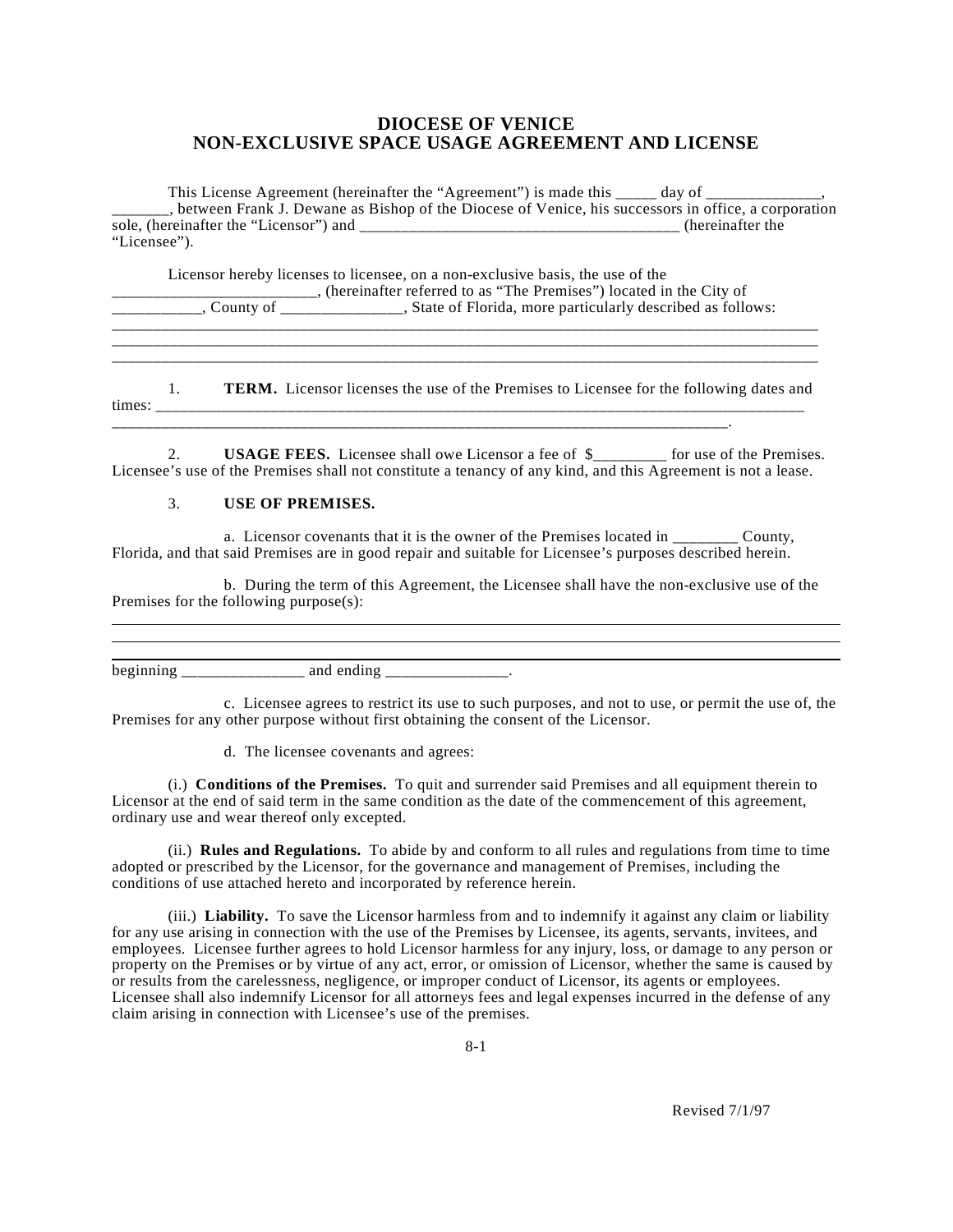(iv.) **Amounts Due.** To pay Licensor on demand any sum which may be due to Licensor for additional service, accommodations, or materials furnished or loaned by Licensor.

(v.) **Alcoholic beverages.** To not cause or allow alcoholic beverages of any kind to be sold, given away, or used upon Premises except after obtaining the express written consent of Licensor. In such event, Licensee shall possess the necessary liquor license and permit.

(vi.) **Improvements.** To make only those alterations, additions, or improvements, in, to, or about the Premises which have been approved in advance and in writing by Licensor.

(vii.) **Damage to Premises.** (a.) To assume full responsibility for the character, acts, and conduct of persons admitted to Premises including damage to any portion of the Premises or any equipment therein; (b.) To not injure, nor mar, nor in any manner deface said Premises or any equipment contained therein, and to not cause or permit anything to be done whereby the said Premises or equipment therein shall be in any manner injured, marred or defaced; and to not drive or permit to be driven nails, hooks, tacks or screws into any part of said building or equipment contained therein and to not make nor allow to be made any alterations of any kind to said building or equipment contained therein; (c.) That if said premises or any portion of said building or any equipment contained therein during the term of this license shall be damaged by the act, default or negligence of Licensee, or of the Licensee's agents, employees, patrons, guests or of any person admitted to said premises, Licensee shall cause the premises and/or equipment to be returned to their condition as existed upon the execution hereof. The Licensee hereby assumes full responsibility for the character, acts and conduct of all persons admitted to said premises or to any portion of said building by the consent of the said Licensee or by or with the consent of any person acting for or in behalf of said Licensee.

(viii) **Seating Capacity.** To not admit a larger number of persons to the Premises than the seating capacity thereof will accommodate.

(ix.) **Discrimination.** To not discriminate in its membership or methods of conducting business with respect to race, color, age, handicap, sex, marital status, national origin or veteran status.

4. **PARKING.** Licensor shall provide at least \_\_\_\_\_\_\_ () parking spaces to the Licensee for the term of this Agreement.

5. **ORDINANCES AND STATUTES.** Licensee shall comply with all statutes, ordinances and requirements of all municipal, state and federal authorities now in force, or which may hereinafter be in force, pertaining to the Premises, occasioned by or affecting the use thereof by Licensee.

6. **ASSIGNMENT AND SUBLICENSING.** Licensee shall not assign this Agreement or sublicense any portion of the Premises.

7. **ENTRY AND INSPECTION.** Licensee's use of the Premises is non-exclusive, and Licensor may enter at any time and for any purpose while Licensee is utilizing the Premises or at any other time.

8. **NUISANCE.** Licensee shall not use the Premises for any unlawful purpose or in any way which will constitute a nuisance or interfere with Licensor's use of the Premises.

9. **LIABILITY/INDEMNIFICATION OF THE LICENSOR.** It is expressly understood and agreed by and between the parties hereto that in no case shall the said Licensor be liable to the said Licensee, or any other person or persons, for any injury, loss and/or damage to any person or property on the Premises or by virtue of any act, error, or omission of Licensee, whether the same is caused by or results from the carelessness, negligence, or improper conduct of the Licensee, its agents or employees or otherwise, the said Licensee hereby taking all risk and indemnifying Licensor for any such damage or injury. Licensee agrees to hold Licensor harmless from any claims for damages, caused by the act, error, or omission of Licensee, its agents, employees, assigns, invitees or otherwise.

10. **INDEPENDENCE OF LICENSEE**. It is expressly understood and agreed by and between the parties hereto that Licensee is not owned, operated, sponsored, affiliated, or otherwise under the direction or 8-2

Revised 7/1/97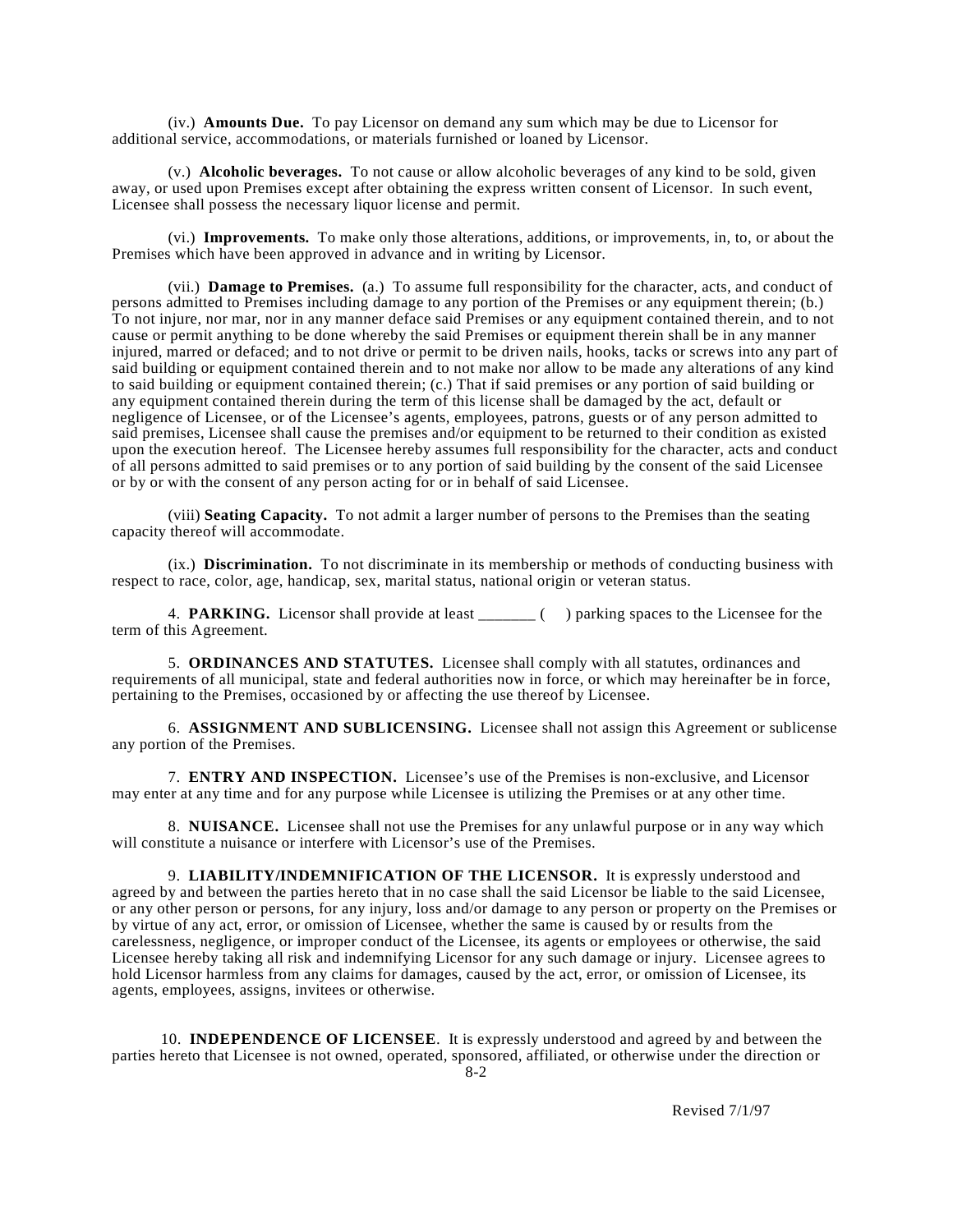control of Licensor. Licensor has no authority or control over any aspect of Licensee's operations, except as provided in this Agreement. Licensee is an entity entirely independent of Licensor related only by the independent contractual terms of this Agreement.

11. **WARRANTIES BY THE LICENSOR.** It is further expressly understood and agreed by and between the parties hereto that this Agreement does not contain or embody, and shall not be construed to contain or embody any implied covenant, warranty or agreement on the part of the Licensor, and there are no verbal agreements whatever between the Licensor and Licensee, and no agreements nor covenants exist between them except those representations, warranties and agreements expressed in writing in this instrument.

12. **INSURANCE.** The Licensee, at its cost, shall provide liability coverage in the amount of One Million and No Cents (\$1,000,000.00) Dollars per occurrence, and Three Million and No Cents (\$3,000,000.00) Dollars in the aggregate.

All insurance shall be placed with companies admitted to do business in the State of Florida or which shall have an AM Best rating of at least an "A". The Licensor must be a certificate holder on any policy of insurance purchased by the Licensee in compliance with this Agreement, and it is entitled to receive a copy of any policies of insurance within thirty (30) days of the effective date of the policy. The Licensee shall obtain the insurer's agreement to give not less than thirty (30) days advance notice to the Licensor before cancellation, expiration or alteration of any policy of insurance. The Licensee agrees to maintain such policies of insurance during the term of this Agreement, and any failure to do so will constitute a breach of the terms of the Agreement. Licensor shall be named as an additional insured and said policy will be primary over any other collectible insurance for any liability arising out of claims in connection with this Agreement.

13. **DEFAULT.** If Licensee fails to abide by and perform all covenants, stipulations and conditions of this Agreement, Licensor may, at its option, immediately terminate and end this Agreement and the license hereby granted, and all rights and interest of the Licensee thereunder forthwith.

14. **EXPIRATION.** At the expiration or termination of this Agreement, as herein provided, the Licensee will, within 24 hours, remove any of Licensee's property located at the Premises. Additionally, Licensee shall surrender Premises in the same condition as when it took possession.

15. **NOTICES.** Any notice which either party may or is required to give, shall be given in writing and shall be given by mailing the same, postage prepaid, to Licensee at the address shown below or Licensor at the address shown below, or at such other places as may be designated by the parties from time to time. Licensee:



16. **GOVERNING LAW AND VENUE.** Agreement shall be governed by the laws of the State of Florida and venue for the enforcement of this agreement shall be in \_\_\_\_\_\_\_\_\_\_\_\_\_\_ County, Florida.

17. **SEVERABILITY AND ENFORCEABILITY.** The terms of this Agreement are severable, and in the event that any specific term herein is determined to be unenforceable the remainder of the Agreement shall remain in full force and effect.